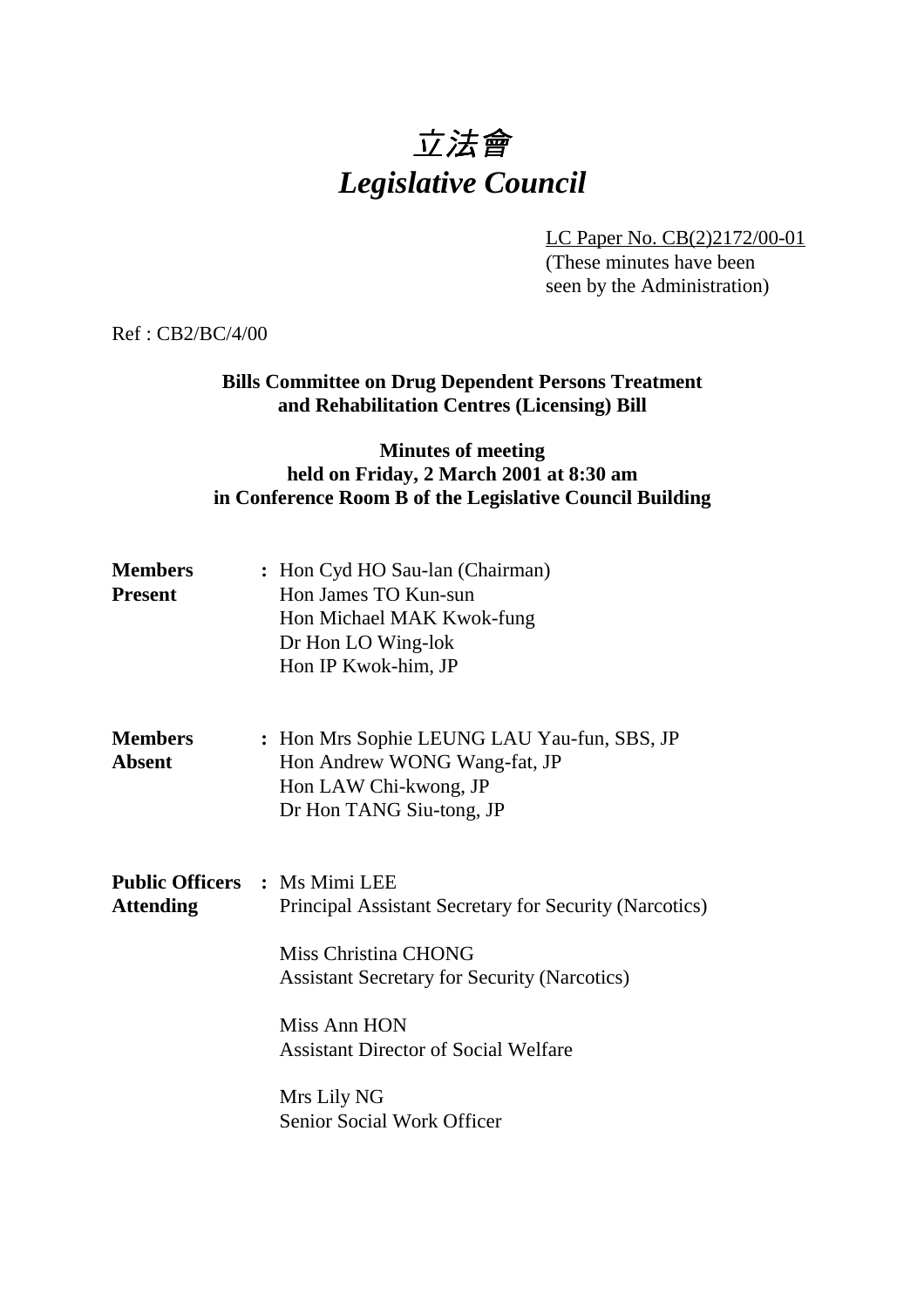|                                      | Ms Brenda LAU<br>Social Work Officer                 |
|--------------------------------------|------------------------------------------------------|
|                                      | Ms Fanny IP<br><b>Senior Assistant Law Draftsman</b> |
|                                      | Ms Francoise LAM<br><b>Government Counsel</b>        |
| <b>Clerk</b> in<br><b>Attendance</b> | : Ms Doris CHAN<br>Chief Assistant Secretary (2) 4   |
| <b>Staff</b> in<br><b>Attendance</b> | : Mr LEE Yu-sung<br>Senior Assistant Legal Adviser   |
|                                      | Ms Dora WAI<br>Senior Assistant Secretary (2) 4      |

### **I. Confirmation of minutes of meeting held on 18 December 2000** (LC Paper No. CB(2)968/00-01)

The minutes of the meeting held on 18 December 2000 were confirmed.

#### **II. Meeting with the Administration**

Administration's response to the submissions from the Hong Kong Council of Social Service and the Drug Addict Counselling and Rehabilitation Services (LC Paper Nos. CB(2)868/00-01(02), (03) and CB(2)961/00-01(01))

2. Principal Assistant Secretary for Security (Narcotics) (PAS(N)) briefed members on the main points of the Administration's response as set out in the above paper.

3. In response to Mr James TO, Senior Assistant Law Draftsman (SALD) explained that only persons who were suffering from the psychophysical state in which the usual or increasing doses of a dangerous drug or a specified substance were required to prevent the onset of withdrawal symptoms; or had completed treatment for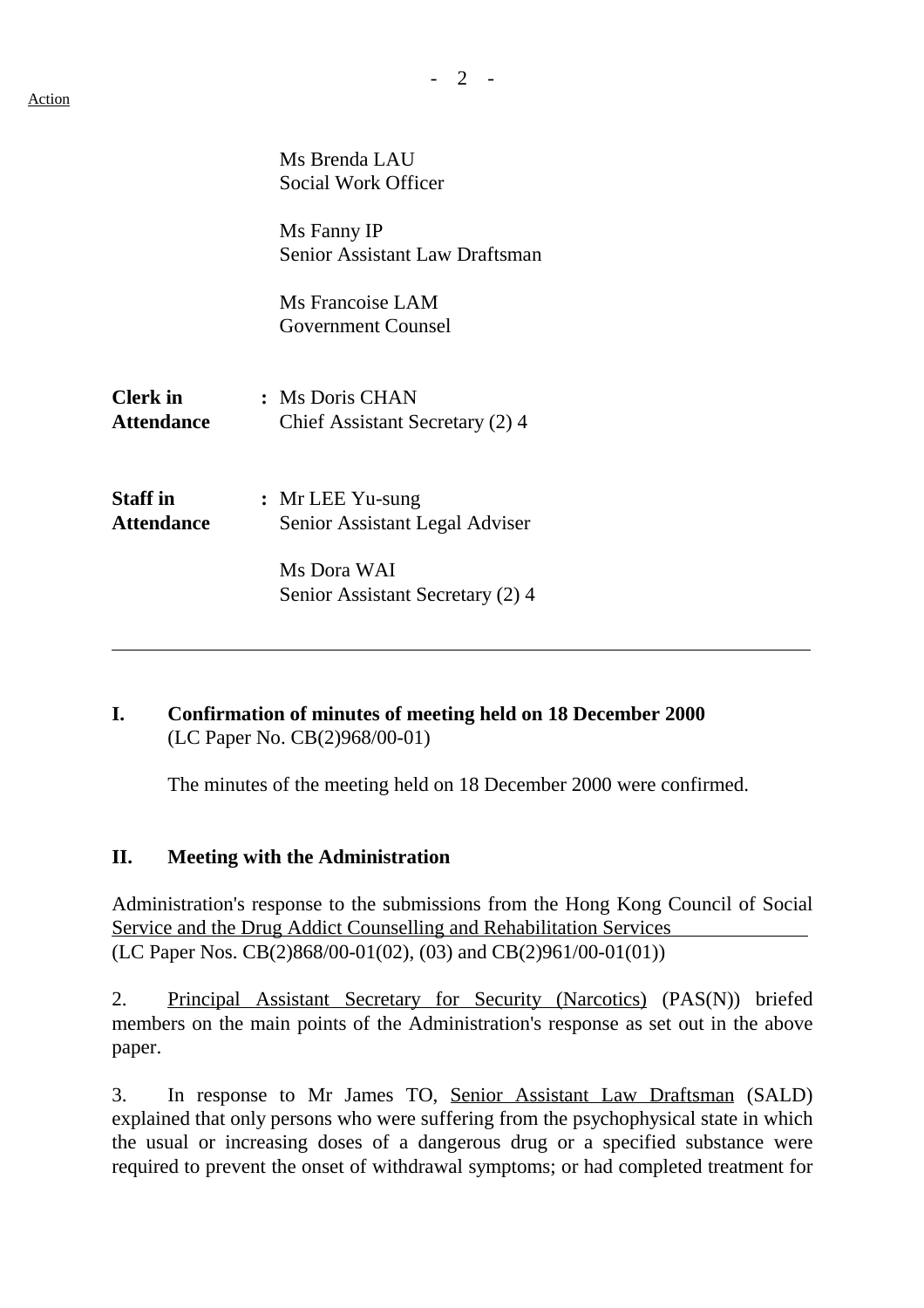drug dependence and were undergoing rehabilitation at a treatment centre (centre) would be considered as drug dependent persons under the Bill. She referred members to clause 2 of the Bill for the definition of a treatment centre. A treatment centre meant any place used or intended to be used for the treatment of four or more drug dependent persons undergoing treatment for drug dependence or rehabilitation on a voluntary basis; and for providing residential accommodation for such persons for purposes mentioned above.

4. The Chairman asked whether the Administration would provide financial assistance to agencies to meet the recurrent cost as mentioned in the submission from the Drug Addict Counselling and Rehabilitation Services. PAS(N) clarified that the recurrent cost mentioned by that agency, such as the expenses of engaging authorised persons to provide services and advice for the renewal of licence or certificate of exemption and employing professionals to take part in the operation and management of a centre, might not necessarily be incurred as there were no such requirements under the Bill. She added that the professional advice of authorised persons, e.g. in areas of fire and building safety, would only be required when a centre first applied for a licence or certificate of exemption. Assistant Director of Social Welfare confirmed that no extra recurrent cost would be incurred after the enactment of the Bill.

Continuation of clause by clause examination of the Bill

*Clause 21 - Offences by corporation or partners* (LC Paper No. CB(2)868/00-01(01))

5. In reply to Mr Michael MAK, Senior Assistant Legal Adviser (SALA) said that if "wilful" was added before "neglect", the prosecution would need to introduce evidence on the mental element in order to secure a conviction.

6. PAS(N) asked members, in scrutinising this clause, to consider the importance of conveying a right message to the public that directors of body corporates and partners of partnerships who were issued a licence or certificate of exemption to operate a centre should be fully aware of their responsibilities and liabilities for the operation of the centre.

7. Mr Michael MAK was in support of the views of the Administration. Mr James TO said that the Democratic Party had no views on clause 21.

#### *Clause 22 - Time limit for prosecution of offences*

8. The Chairman sought the views of members as to whether clause 22(b) should be deleted with the period as specified in clause 22(a) extended. Mr James TO pointed out that this clause was commonly used in many ordinances. Members considered the clause appropriate without any need for amendment.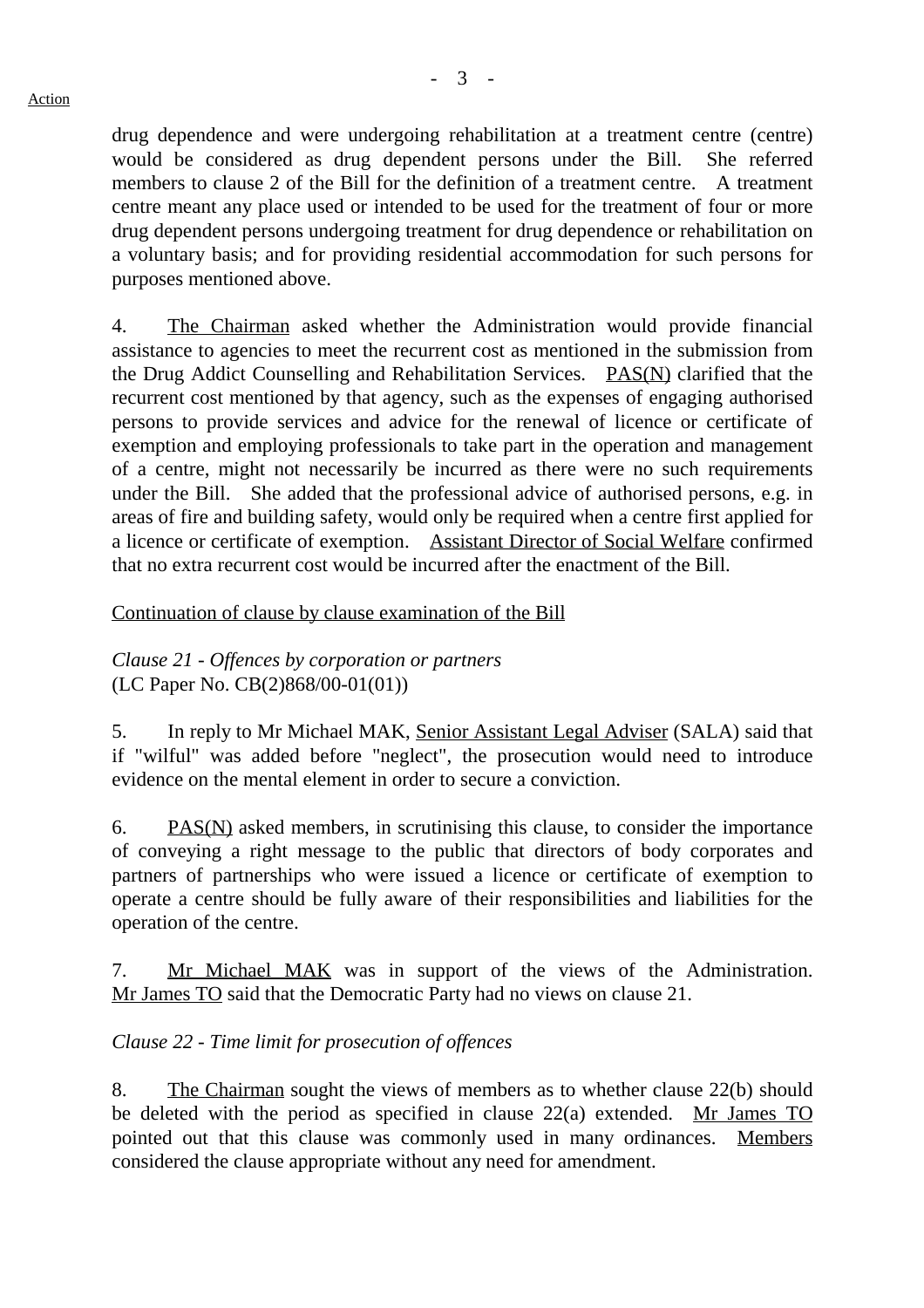# *Clause 24 - Appeals against decisions of Director* (LC Paper No. CB(2)861/00-01(01))

9. Mr James TO expressed support for the proposal raised by Mr LAW Chikwong at the last meeting. He considered it more reasonable for the Administration to seek an injunction to cease the operation of a centre immediately when circumstances so justified rather than to expect a centre to seek judicial review on the decision of the Director of Social Welfare (DSW) made under clause 24(3)(a).

10. PAS(N) said that the Administration had carefully considered Mr LAW Chikwong's proposal. However, it considered that DSW, as the licensing authority, should be empowered to handle extremely urgent and critical circumstances in connection with the operation of centres, especially when public interest was involved. The Administration still considered that the mechanism under clause 24(3) was the most direct and effective means to cope with such circumstances. It did not agree to the contention that DSW's power under clause 24(3) was unfettered as the appeals by centres would continue even when centres had ceased operation pursuant to DSW's decision. Moreover, clause 24(3) was not unique, it could be found in a number of ordinances.

11. Dr LO Wing-lok and Mr IP Kwok-him supported retaining clause 24(3) in the Bill. Mr Michael MAK said that he had no strong views in this regard.

12. In order to achieve a way which would be mutually acceptable, Mr James TO suggested that DSW should state clearly the ground on which his opinion was based in the notice of his decision made under clause 24(3). The Chairman asked the Administration to further consider an amendment to effect the proposal of Mr LAW Chi-kwong, i.e. the decision to cease the operation of a centre immediately should rest with the court instead of DSW.

13. SALA pointed out that the wording of clause 24(3)(b) did not require DSW to state the ground in the notice of his decision to immediately suspend the operation of a centre on the ground of contrary to public interest. He also pointed out that the Bill, once passed, would be added to the Schedule to the Administrative Appeals Board Ordinance (Cap. 442), which had the effect that the Chief Executive in Council might by order amend any of the provisions of the Bill under section 4(3) of the Ordinance.

14. In reply to the question raised by Dr LO Wing-lok, SALA said that it would be better to amend clause 24(3)(b) to require DSW to give a more detailed statement about his decision.

15. PAS(N) invited members to note that with the appeal mechanism provided under the Bill, there were no other ordinances which could cease the operation of a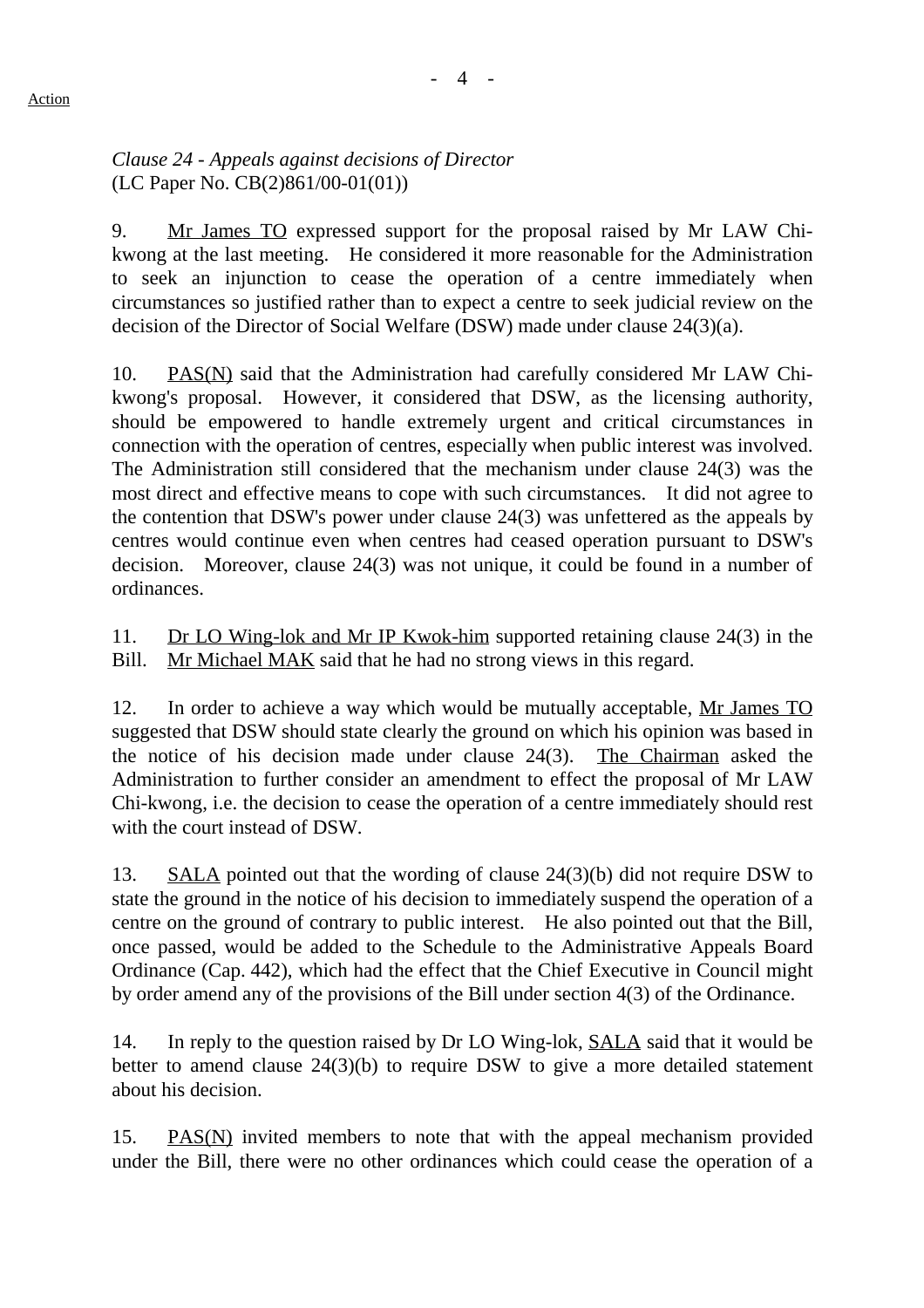centre immediately. She expressed her view that being a transparent Government, DSW would not order a centre to cease operation without giving the reason. Nevertheless, she undertook to propose an amendment to clause 24(3)(b) to the effect that DSW should state clearly the ground on which his opinion was based in the notice of his decision made under clause 24(3).

*Clause 25 - Codes of Practice relating to operation of treatment centres*

16. In reply to the Chairman, PAS(N) said that the Code would be finalised after members had finished scrutinising the Bill. Agencies would be further consulted on the finalised Code.

*Clause 27 - No fee payable in respect of licence or certificate of exemption*

17. PAS(N) pointed out that the purpose of this provision was to relieve the financial burden of agencies.

*Clause 29 - Amendment of Schedule*

18. PAS(N) said that the Administration would propose a Committee Stage amendment to delete "Ketamine" currently under the Schedule.

# *Clause 30 - Transitional provisions*

19. Members noted that the Administration would propose a Committee Stage amendment to replace the words in Chinese "為止" with "之時" under clause  $30(2)(b)(i)$ . This was only a textual amendment which would not affect the substance of the Bill.

20. In reply to the question raised by Mr IP Kwok-him, SALD said that the "specified operator" under clause 30(1) could mean a body corporate or partnership as the Interpretation and General Clauses Ordinance (Cap. 1) stipulated that persons included any public body and any body of persons, corporate or unincorporate.

#### *Consequential Amendments*

21. In response to Mr IP Kwok-him, PAS(N) said that the Secretary for Security may by order amend the Schedule to this Bill under clause 29. SALA said that for urgent scenarios, the Administration could make use of this provision to quickly amend the Schedule. Such order would be subsidiary legislation and could take immediate effect on the date of gazetting.

#### **III. Date of next meeting**